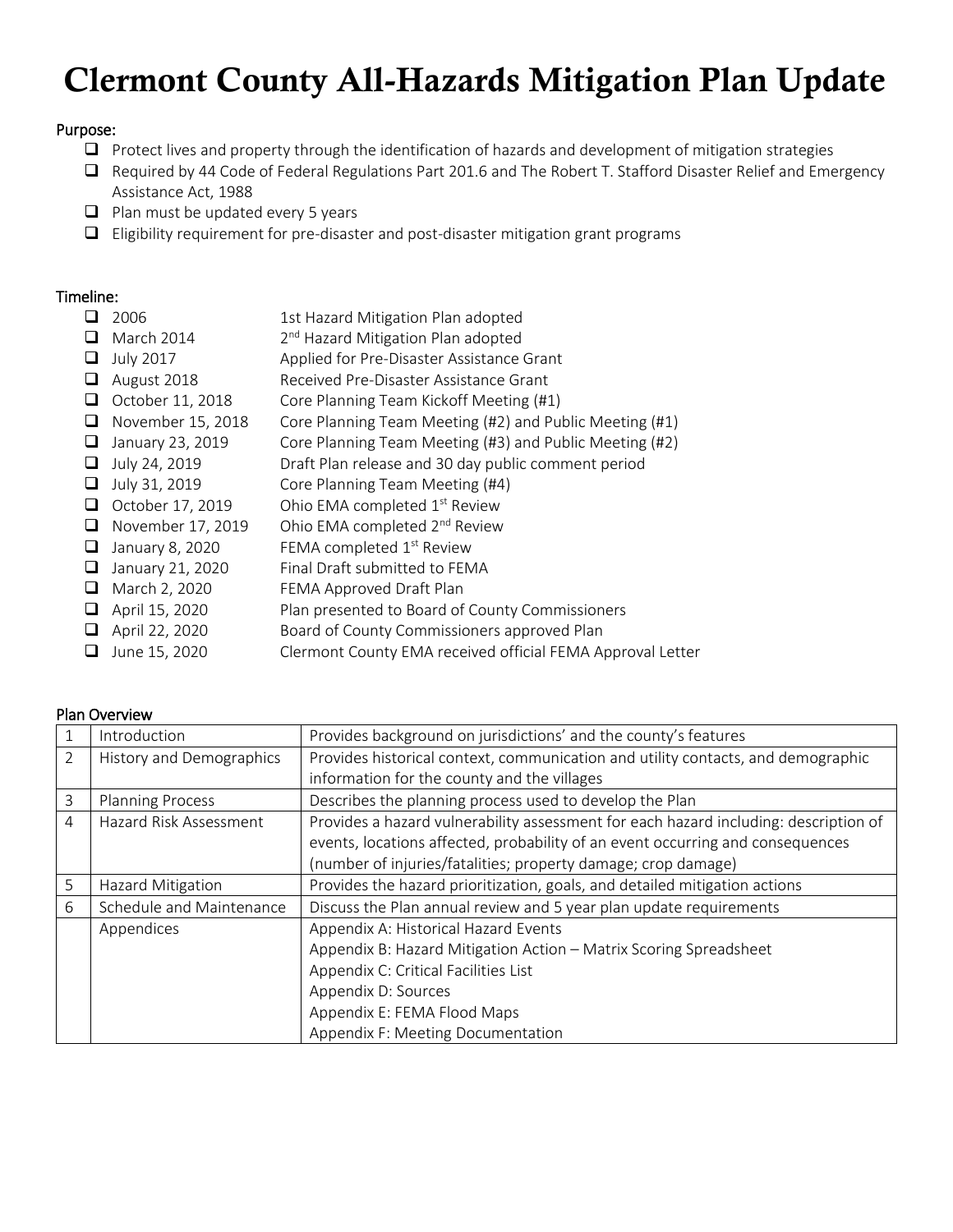## Partners / Stakeholders:

- Building Code Enforcement
- **Emergency Management**
- $\Box$  Fire Departments
- $\Box$  Floodplain Administrator
- $\Box$  GIS
- **Q** Parks and Recreation
- **Planning/Community Development**
- $\Box$  Public Information Office
- **Engineer / Service Road Departments**
- $\Box$  Storm water Management
- $\Box$  Elected Officials
- Cities, Townships, & Villages
- $\Box$  Hospital
- Gas, Electric & Propane Utilities
- Water/Waste Water Utilities
- **Q** Waste Haulers
- Cable/Satellite Providers
- Telephone & Internet Providers
- **L** Local Businesses
- $\Box$  Faith-based and Non-profit partners
- Ohio EMA
- Q ODNR
- OSU Extension
- **Example Farm Service Admin**
- **Q** USDA
- $\Box$  USACE
- General Public

- Risk Assessment Hazard Prioritization
- 1. Severe Storms and the second state of the Severe Storms and the Severe Storms and Severe Storms and Severe S
- 
- 
- 
- 5. Hazardous Materials 12. Drought
- 6. Winter Storms 13. Wildfire
- 
- 
- 2. Tornadoes 9. Invasive Species
- 3. Flooding 20. Terrorism
- 4. Utility Failure 11. Extreme Temperatures
	-
	-
- 7. Landslides 14. Earthquakes

| <b>Mitigation Strategies</b> |  |
|------------------------------|--|
| $\overline{1}$ All Hannada   |  |

| <b>All Hazards</b>         | Develop/update back-up power capabilities at critical facilities                    |
|----------------------------|-------------------------------------------------------------------------------------|
|                            | Update continuity of operation plans (COOP)<br>❏                                    |
|                            | Provide disaster preparedness education and outreach<br>❏                           |
|                            | Update emergency operation plans (EOP)<br>❏                                         |
|                            | Maintain all-hazard outdoor warning sirens<br>❏                                     |
|                            | Continue code enforcement (e.g. fire, building, zoning, floodplain management)<br>❏ |
| <b>Severe Storms</b>       | Public education on having multiple means of receiving alerts/warnings<br>❏         |
|                            | Update plans for timely debris clearance following severe storms<br>❏               |
|                            | Maintain National Weather Service StormReady certification<br>❏                     |
| <b>Tornadoes</b>           | $\Box$<br>Promote Ohio Safe Room Rebate Program                                     |
|                            | Identify temporary storm safe locations<br>❏                                        |
| Flooding                   | ❏<br>Improve storm water management systems                                         |
|                            | Identify and study poor draining areas to control flooding<br>❏                     |
|                            | Repair or replace ditching and culverts to control flooding<br>❏                    |
|                            | Continue to identify and study riverbank stabilization opportunities<br>❏           |
|                            | Provide guidance to property owners on acquisition/flood proofing                   |
|                            | Encourage residents to purchase flood insurance<br>⊔                                |
| <b>Utility Failure</b>     | ❏<br>Tree trimming along utility lines                                              |
| <b>Hazardous Materials</b> | Develop wellhead protection plan<br>❏                                               |
| <b>Accidents</b>           | Continue annual LEPC exercises<br>◻                                                 |
|                            | Maintain LEPC and Tier II reporting<br>❏                                            |
|                            | Update commodity flow study<br>❏                                                    |
|                            | Public outreach regarding disposal of household hazardous waste<br>❏                |
| <b>Winter Storms</b>       | Public education on winter weather safety<br>❏                                      |
| Landslides                 | Develop map of landslide prone areas<br>❏                                           |
|                            | Enforce slide-prone area ordinances to limit fill/dumping<br>❏                      |
|                            | Enforce draining control regulations                                                |
|                            | ❏<br>Implement sanitary system codes                                                |